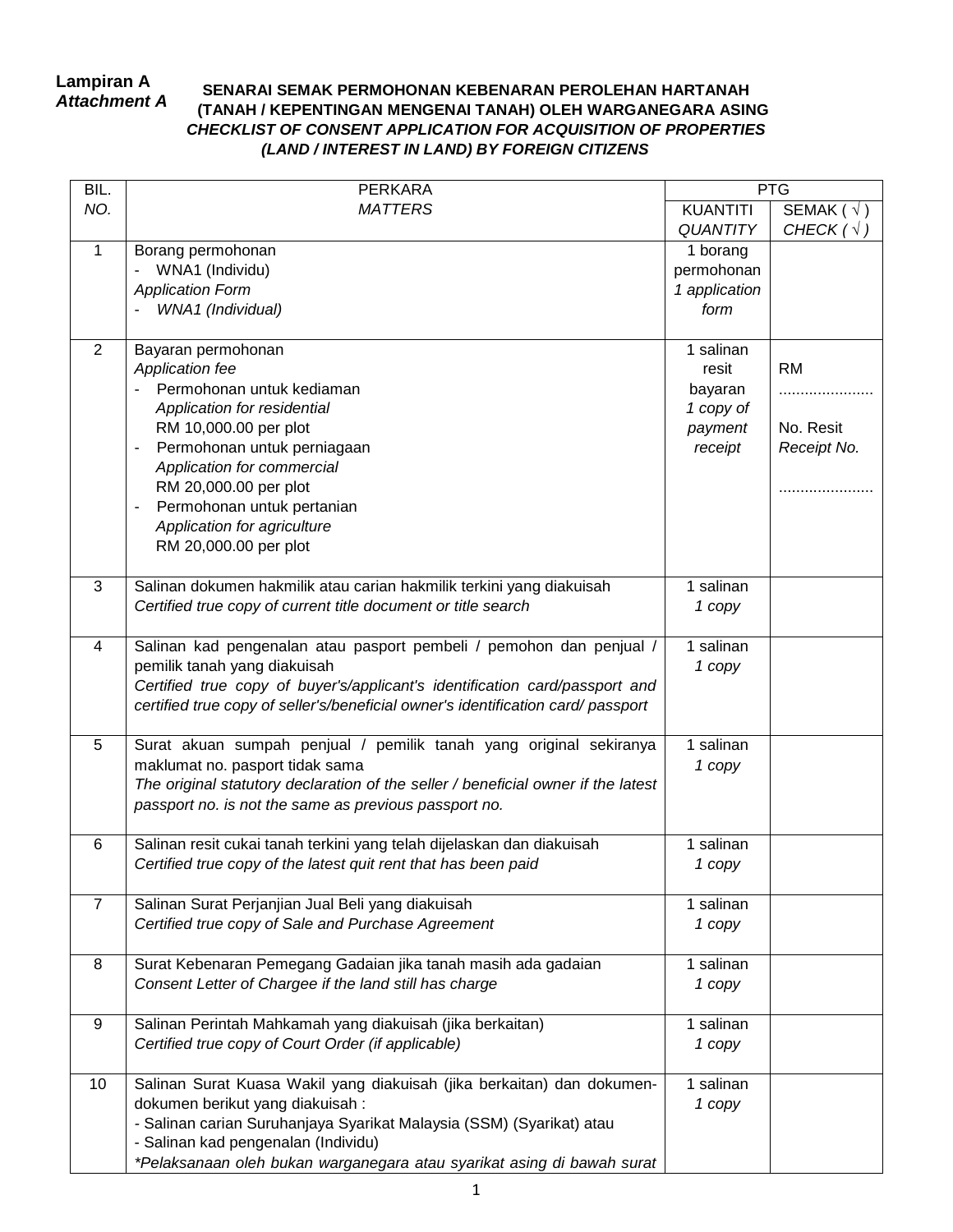| 11 | kuasa wakil adalah tak sah.<br>Certified true copy of Power of Attorney (if applicable) and certified true<br>copy of the following documents :<br>- Copy of Companies Commission of Malaysia search (Company) or<br>- Copy of identification card (Individual)<br>*Execution by non-citizen / foreign company under power of attorney is void<br>Salinan surat kelulusan dari Jabatan Imigresen Malaysia bagi permohonan<br>melalui program Malaysia My Second Home (MM2H) dan akuan sumpah<br>pemohon / pemohon-pemohon yang original<br>Certified true copy of the approval letter from the Immigration Department<br>of Malaysia for application through Malaysia My Second Home (MM2H)<br>program and the original statutory declaration of applicant / applicants | 1 salinan<br>1 copy   |  |
|----|-------------------------------------------------------------------------------------------------------------------------------------------------------------------------------------------------------------------------------------------------------------------------------------------------------------------------------------------------------------------------------------------------------------------------------------------------------------------------------------------------------------------------------------------------------------------------------------------------------------------------------------------------------------------------------------------------------------------------------------------------------------------------|-----------------------|--|
| 12 | Harta Pusaka (Estate)<br>Sekiranya tanah/tanah - tanah adalah hartanah pusaka, sertakan salinan<br>sijil kematian si mati dan sertakan dokumen-dokumen berikut yang<br>diakuisah:<br>- Salinan Surat Kuasa Mentadbir sebagai Pentadbir Pusaka dan salinan<br>Perintah Mahkamah atau<br>- Salinan Geran Mengenai Probet sebagai wasi dan salinan Surat<br>Pembahagian Pusaka dan Wasiat atau<br>- Salinan Surat Ikatan Pemegang Amanah<br>If the land is an estate property, attach a certified true copy of Death<br>Certificate of the dead and certified true copy of the following documents :<br>- Copy of Letters of Administration and a copy of Court Order or<br>- Copy of Grant of Probate and a copy of Will or<br>- Copy of Trust Deed                       | 1 salinan<br>1 copy   |  |
| 13 | Surat Ikatan Kasih Sayang (Deed of Gift)<br>Sekiranya hartanah adalah pemberian kasih sayang, sertakan salinan<br>Surat Ikatan Kasih Sayang yang diakuisah dan surat akuan sumpah<br>pemberi yang original<br>If the property is gift through natural love and affection, attach a certified<br>true copy of Deed of Gift and the original statutory declaration of donor                                                                                                                                                                                                                                                                                                                                                                                               | 1 salinan<br>1 copy   |  |
|    | - Sertakan Sijil Nikah / Sijil Pendaftaran Perkahwinan yang diakuisah<br>sebagai bukti hubungan bagi pemberian kasih sayang antara suami dan<br>isteri (Attach together a certified true copy of Marriage Certificate / Marriage<br>Registration Certificate as proof of relationship for the gift through natural<br>love and affection between husband and wife)                                                                                                                                                                                                                                                                                                                                                                                                      | 1 salinan<br>1 copy   |  |
|    | - Sertakan Sijil Nikah / Sijil Pendaftaran Perkahwinan yang diakuisah<br>sebagai bukti hubungan bagi pemberian kasih sayang antara ayah / ibu<br>dan anak perempuan / anak lelaki (Attach together a certified true copy of<br>Birth Certificate as proof of relationship for the gift through natural love and<br>affection between father / mother and daughter / son)                                                                                                                                                                                                                                                                                                                                                                                                | 1 salinan<br>1 copy   |  |
|    | - Sertakan Sijil Nikah / Sijil Pendaftaran Perkahwinan yang diakuisah<br>sebagai bukti hubungan bagi pemberian kasih sayang antara adik-beradik<br>kandung (Attach together a certified true copy of Birth Certificate as proof of<br>relationship for the gift through natural love and affection between siblings)                                                                                                                                                                                                                                                                                                                                                                                                                                                    | 1 salinan<br>1 copy   |  |
| 14 | Hartanah Sub Jualan (Sub-sales Property)<br>Sekiranya pemohon membeli hartanah sub-jualan, sertakan salinan Surat<br>Perjanjian Jual Beli terdahulu yang berkaitan serta surat kebenaran<br>terdahulu yang berkaitan dan diakuisah<br>If the applicant purchase a sub-sales property, attach a certified true copy                                                                                                                                                                                                                                                                                                                                                                                                                                                      | $1$ salinan<br>1 copy |  |